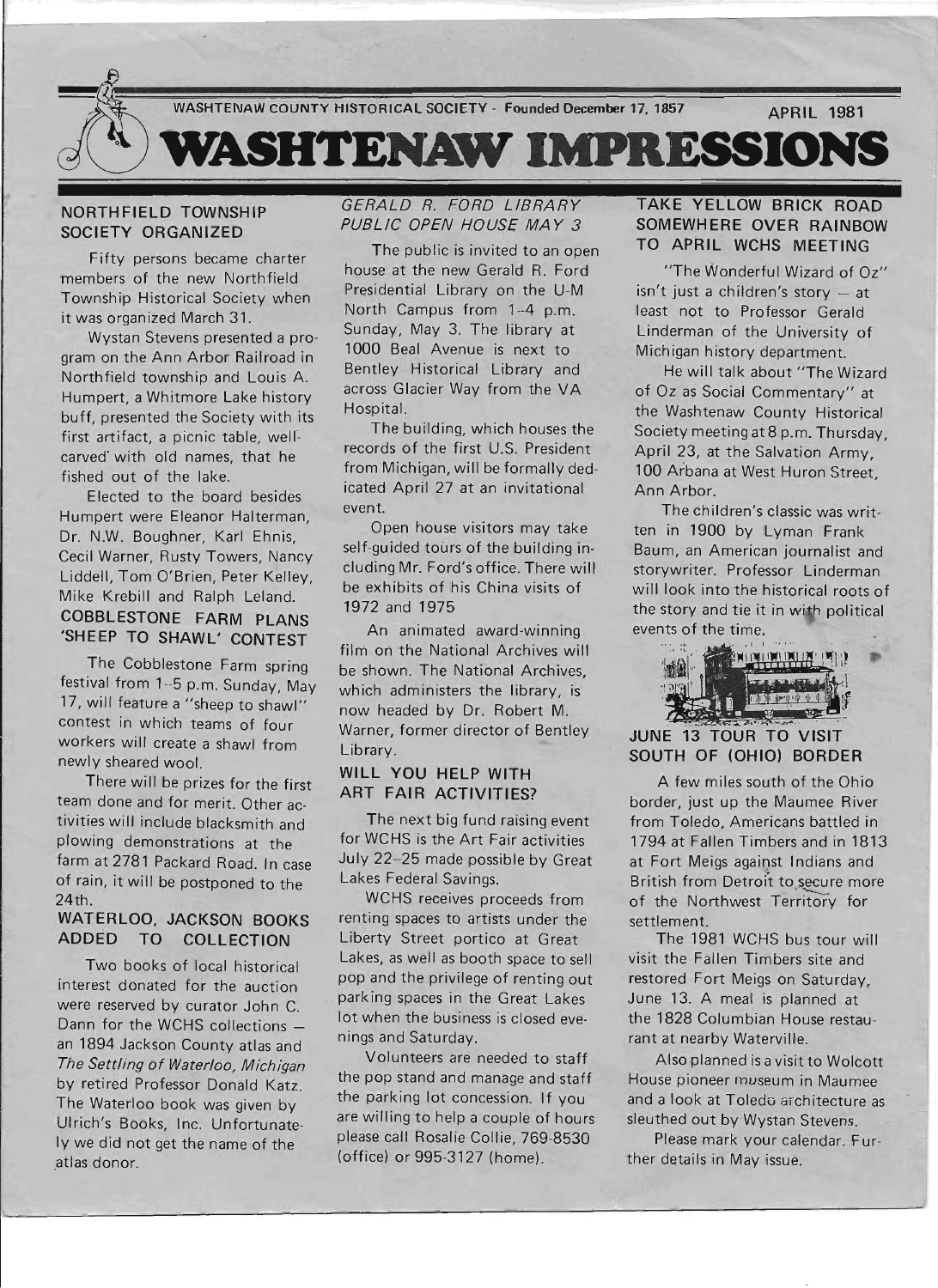# **1876 Farm Ran on Real Horsepower 'But Henry Ford Changed All That**

At the March WCHS meeting Peter Cousins used one particular "unremarkable" farm in southeast Michigan in 1876 to show what farming was like a century ago and how one "product" of that farm revolutionized agriculture as well as American life.

"What is remarkable is that we know a great deal about this particular farm and what was going on in this particular year because it happened to be the birthplace and boyhood home of a very remarkable person - Henry Ford."

"In the late 'teens, Henry Ford did a great deal of research about his boyhood home," explained Cousins who is curator of agricultural collections at Henry Ford ·Museum. In 1919, Ford painstakingly restored the house to its appearance in 1876, the year of his mother's death."

<sup>3</sup> The farm was located at what is today the intersection of Ford and  $\sim$  today the intersection of Ford and  $\sim$  Greenfield Roads, an area known as <sup>0</sup>1 the Scotch Settlement because in the 1830's it was settled by people of Scottish and Ulster Irish origins. • Henry's father, William, born in  $35$ ~I.( County Cork, Ireland, in 1826, emigrated to Michigan in 1847 with

 $\rightarrow$  his family and settled near Dearbornville where Ford relatives had lived since 1832.

William helped his father carve a farm out of the wilderness and then worked as a laborer on the Michigan Central Railroad until it reached Lake Michigan in 1849, when he returned to the farm. In 1858, his father retired and the 80 acre farm was divided between William and his brother, Samuel.

In 1861 William married Mary Litogot O'Hearn, an orphan raised on the nearby 91 acre O'Hearn farm. He sold his farm and moved in with them. They immediately began to build the seven-room house which today is in Greenfield Village,

By 1876 a four-room addition had been added.

Knowledge about the farm is in large part due to a series of reminiscences gathered after Henry Ford became famous, especially from his younger sister, Margaret Ford Ruddiman, Cousins noted.

By 1876, William had purchased additional surrounding land to have a total of about 150 acres. The average Wayne county farm then was 70 acres, in Washtenaw, 112 acres.

"There was probably about 40 acres of unimproved land - most of William's life he earned a considerable income cutting and selling cordwood for burning in stoves in Detroit. Probably about 20 acres was in orchards or permanent pasture. The remaining 90 acres of till land would never all be in cultivation at anyone time. A three-part rotation system was generally used in which one third of the land would be lying fallow or in a crop such as clover to regain its fertility."

"Farmers contemptously referred to progressive sorts of farmers with the term "book farmer'. William Ford was anything but a book or gentleman farmer," Cousins said. He showed a picture of "his rather modest library (in a small 3 shelf bookcase) containing among other things farm reports, religious tracts and books on the history of the British Isles."

In 1876 after his wife's death in childbirth, "William Ford journeyed to the Philadelphia centennial exposition, the greatest event of its kind in the 19th century, where he became particularly impressed by a number of very modern farming methods."

The most important crcp on the Ford farm was hay. It was not simply fed on the farm but there was a large market for it in Detroit to feed the urban horse population of drayage firms, livery stables, etc.

Most hay grasses and legumes

are perennial so that seeding is not necessary every year but when it was, seed was broadcast. Ford acquired a seeder similar to one he remembered for the museum collection. It was made by O.E. Thompson Co. of Ypsilanti.

By 1876 the Ford farm used a horsedrawn mowing machine rather than scythes to cut hay. "The mow· ing machine is an adaptation of the reaper which has a reciprocating . cutting mechanism run along the side of the machine that is operated by gearing and drawn by horses.

"It was one of a number of devices that became popular during the decade of the Civil War and which are regarded by historians as constituting a first revolution in American agriculture. The muscle power of animals was being harnessed through machines to do work that was previously done by hand."

"The cut grass had to be raked into windrows or long piles in the field to cure in the sun. Earlier a wooden handrake was used but by the 1870's practically any farmer had a horsedrawn rake which drew the cut hay into continuous swaths.

"After having cured in the sun and been tossed and turned to be uniformly cured, it was loaded onto a wagon and hauled to the barn for storage.

"If the hay was fed on the farm, it was stacked or stored in bulk in the haymow in the barn. To be shipped, it was often baled. "A picture showed a group of farmers near Maple Rapids baling hay with a large upright hay press activated by a team of horses.

"The next crop in importance in terms of land devoted to it and value were small grains. In Wayne county, oats was far more important than wheat, in Washtenaw, just the opposite. Oats were needed to feed urban horses in Detroit.

"Small, grains were planted al-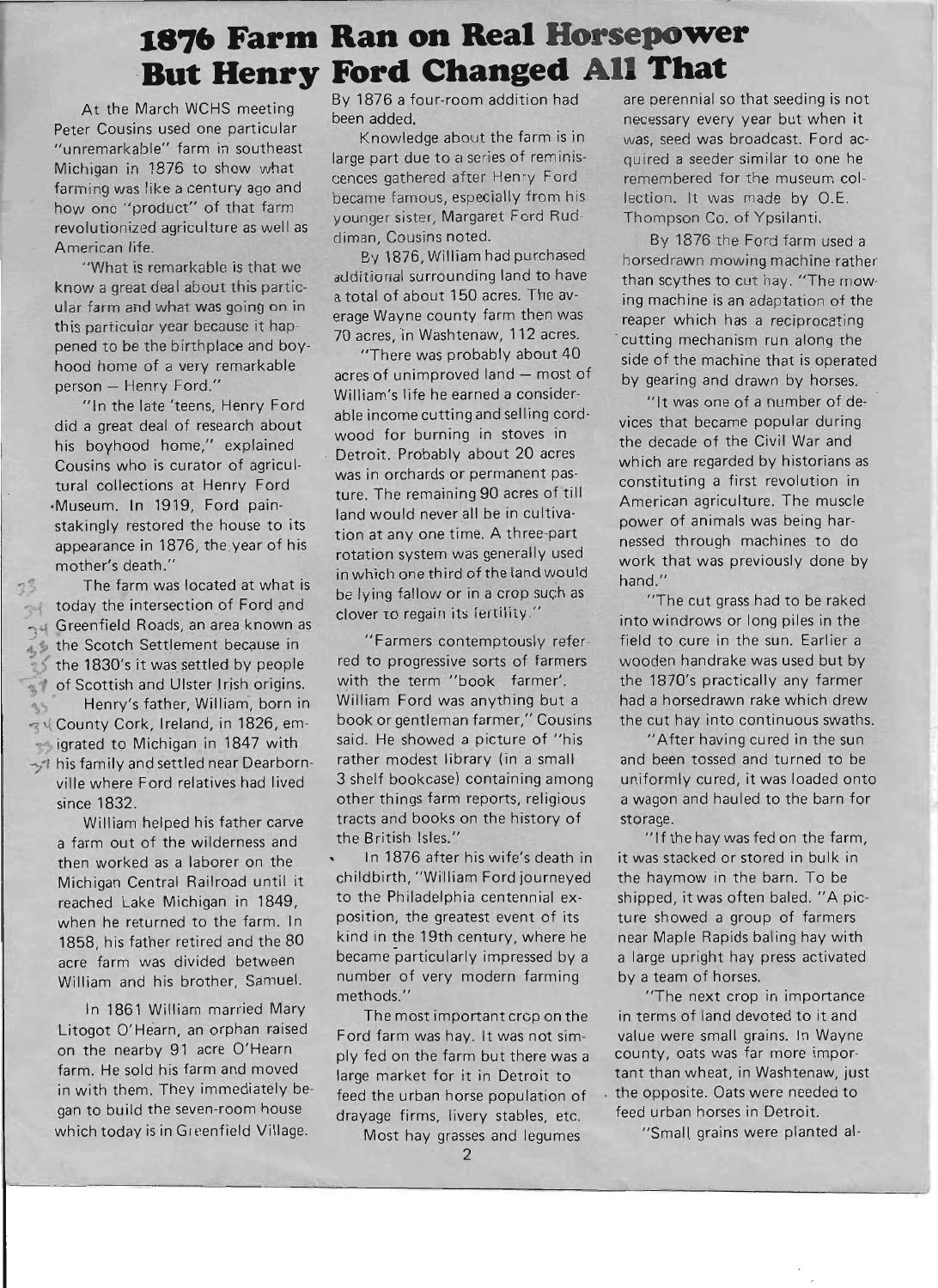

FARM RESIDENCE OF WILLIAM FORD. ESQ; SPRINGWELL, WAYNE CO; MICH.

Courtesy at Henry Ford Museum A boy of 12 on this farm in 1876 had a lot to do with driving horses off the farn. and turning this bucolic scene into the busy urban intersection of Ford and Greenfield Roads of today.

most universally then with a grain drill, a machine that measured a certain amount of grain into tubes that ran down from the hopper. The drill opens tiny turrows, the seed is deposited and trailing chains cover the furrows. The machine ran from gearing off the axle.

"Traditionally small grains were harvested with cradle scythes, a variant of the grass scythe with wooden fingers paralleling the blade. The blade cut the grain and in the backstroke the grain was deposited on the ground in a neat pile off the fingers.

"But by the 1870's the Ford farm was thoroughly mechanized. The most symbolic farm machine of the 19th century, the reaper, was very much at work." A picture showed Henry Ford riding on a selfraking reaper of 1873.

"The wooden slats on the large reel revolve and draw grain into the cutting mechanism and about every third or fourth rotation of that reel a rake would sweep across the platform under the reel and deposit the cut grain on the ground. Following behind, men would bind the grain into sheaves. They would be stacked in shocks in the field until loaded onto a wagon and taken to the barn for protection.

Threshing traditionally took place in the wintertime. It was done with a flail, a wooden club on a swivel head and the grain tossed in

the air with a winnowing basket or bedsheet, the wind separating the chaff from the heavier grain.

A horsepower treadmill threshing machine was used at the Ford farm. The thresher is basically a powered revolving cylinder containing spiked teeth. The grain is fed in and as the spikes mesh tightly together, the grain is torn apart.

Individual farmers did not own their own threshing machine. William Ford's brother operated one on a custom basis in the neighborhood. The last model he had was a heavy cast iron machine with five sweeps to which could be hitched ten horses which were driven around in a circle to power a rather elaborately geared mechanism. Off the mechanism, a drive shaft, much like in an auto, connects to the threshing machine and operates it.

But by the 1870's, horsedrawn machines were beginning to fade away to steam power. Henry Ford was most aware of this change. He said in My Life and Work, "The biggest event of those early years was meeting with a road engine (in 1876). I was then 12 years old . . . It was the first vehicle other than horsedrawn that I'd ever seen . . . I was off the wagon and talking with the engineer before my father who was driving knew what I was up to ... It was that engine that took me into automotive transportation."

The next most important crop was corn. It was fed entirely on the  $farm to livestock - the dairy herd$ of about 20 Ayrshire cows and, to some extent, to horses, sheep and hogs. It was cut by hand with a corn knife and stacked in schocks in the field to dry. Unlike wheat, there was no danger of it being damaged by weather. In late fall it would be husked either in the field or hauled close to where livestock were kept, husked there and the stalks fed as dry fodder.

During the 1860's Wayne County was an important wool producing area and Washtenaw County the most important in the state. Michigan ranked fourth in the nation. This was partly due to the Civil War when southern sources of cotton fiber were cut off. But by the 1870's, sheep production in Michigan was dwindling because of competition from the west and the Ford farm had only a few sheep.

Small amounts of poultry were raised, mainly for eggs. Traditionally their care was women's and children's work and earnings from the sale of eggs was pin money.

Some market garden crops were raised, particularly potatoes and onions. Cousins showed a picture of a cultivator made in Jackson, Michigan, that was used on the farm for these row crops.

Henry Ford hated and despised farming. He left the farm as quickly as he could when he was 16 in 1879. A hired hand on the Ford farm in 1876 later wrote, "You know, that little devil was the laziest buggar on the face of the earth . .. Henry would work along all right until about 10 a.m. and then he would want to go to the house for a drink of water. He would go all right and get the water but never come back."

As Henry himself put it, "From the beginning I could never work up much enthusiasm for the labor of farming." He hated chickens, cows and horses.

Soon after he founded the Ford Motor Company in the early 1900's